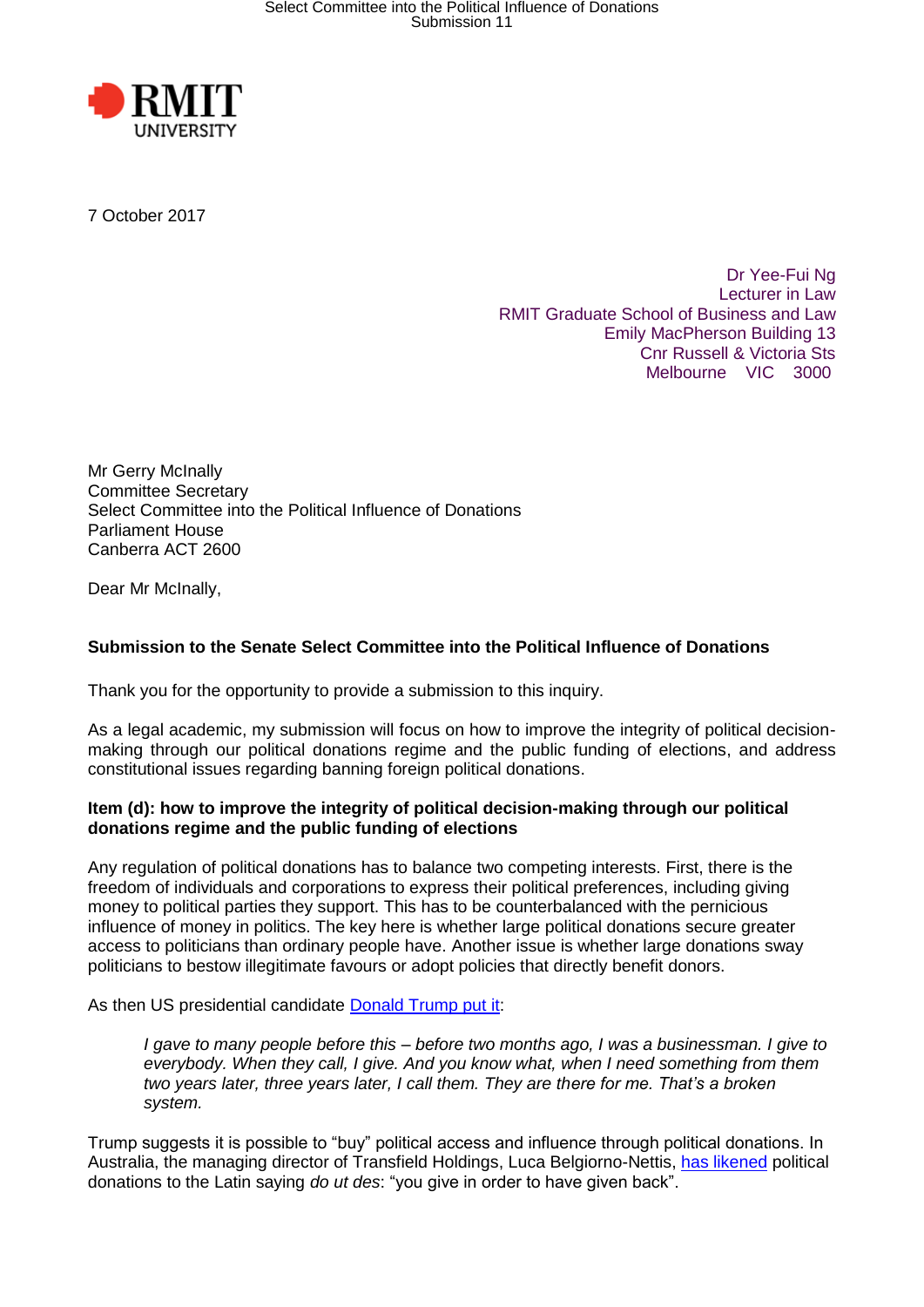According to the democratic principle of political equality, Australians are entitled to equal representation by their elected representatives. We can also expect politicians to be transparent and accountable in exercising their public duties. In particular, politicians should not engage in corrupt behaviour, such as bartering with a wealthy donor to make decisions in their favour in exchange for a large sum of money.

But it is not just actual corruption that is the issue; even the perception of corruption can damage trust in the political system.

As such, increasing the equity and transparency of political donations through legal regulation is beneficial for democracy. The current political donations disclosure regime at the federal level is inadequate and riddled with loopholes. I believe that there are several ways that this system can be improved:

- introduce caps on donations by individuals, unions and corporations of \$1,000 a year;
- public disclosure of donations above \$1,000;
- introduce real time disclosures of political donations:
- introduce a federal anti-corruption body; and
- ensure that the Australian Electoral Commission enforces the rules and prosecutes any breaches.

Each proposal will be elaborated upon below.

## *Caps on donations*

To entrench equity, the best way to reform the system is to have a yearly cap on donations from each individual, union and corporation of, say, \$1,000.

[NSW has a yearly cap](http://www.elections.nsw.gov.au/fd/political_donations) of \$5,800 per party and \$2,500 for candidates, which the High Court [has](http://www.austlii.edu.au/au/cases/cth/HCA/2015/34.html)  [ruled](http://www.austlii.edu.au/au/cases/cth/HCA/2015/34.html) as constitutionally valid, and Victoria is [proposing](https://theconversation.com/victoria-gets-serious-on-its-political-donations-rules-now-its-the-federal-governments-turn-84265) to introduce a cap on donations by individuals, unions and corporations of \$4,000 over a four-year parliamentary term.

With caps on donations, we can ensure people do not have a larger voice just because they have a larger wallet. In addition, caps that equally target individuals, unions and corporations mean that money cannot be channelled through shady corporate structures or 'associated entities' to evade the rules.

#### *Public disclosure of donations above \$1,000*

Disclosures add to transparency. They allow us to follow the money and scrutinise who has made large donations.

The current disclosure threshold at the Commonwealth level of \$13,000 for 2015/16 is too high. This should be reduced to \$1,000 to increase the transparency of the system. In [Queensland](https://www.ecq.qld.gov.au/candidates-and-parties/funding-and-disclosure) and [NSW,](http://www.elections.nsw.gov.au/fd/political_donations) donations above \$1,000 must be disclosed and Victoria is [proposing](https://theconversation.com/victoria-gets-serious-on-its-political-donations-rules-now-its-the-federal-governments-turn-84265) a disclosure threshold of \$1,000 as well.

#### *Introduce real time disclosures of political donations*

Disclosures should be published in real time to avoid a large time lag between donations and disclosures. Currently at the federal level donations are published only once a year, long after elections are over.

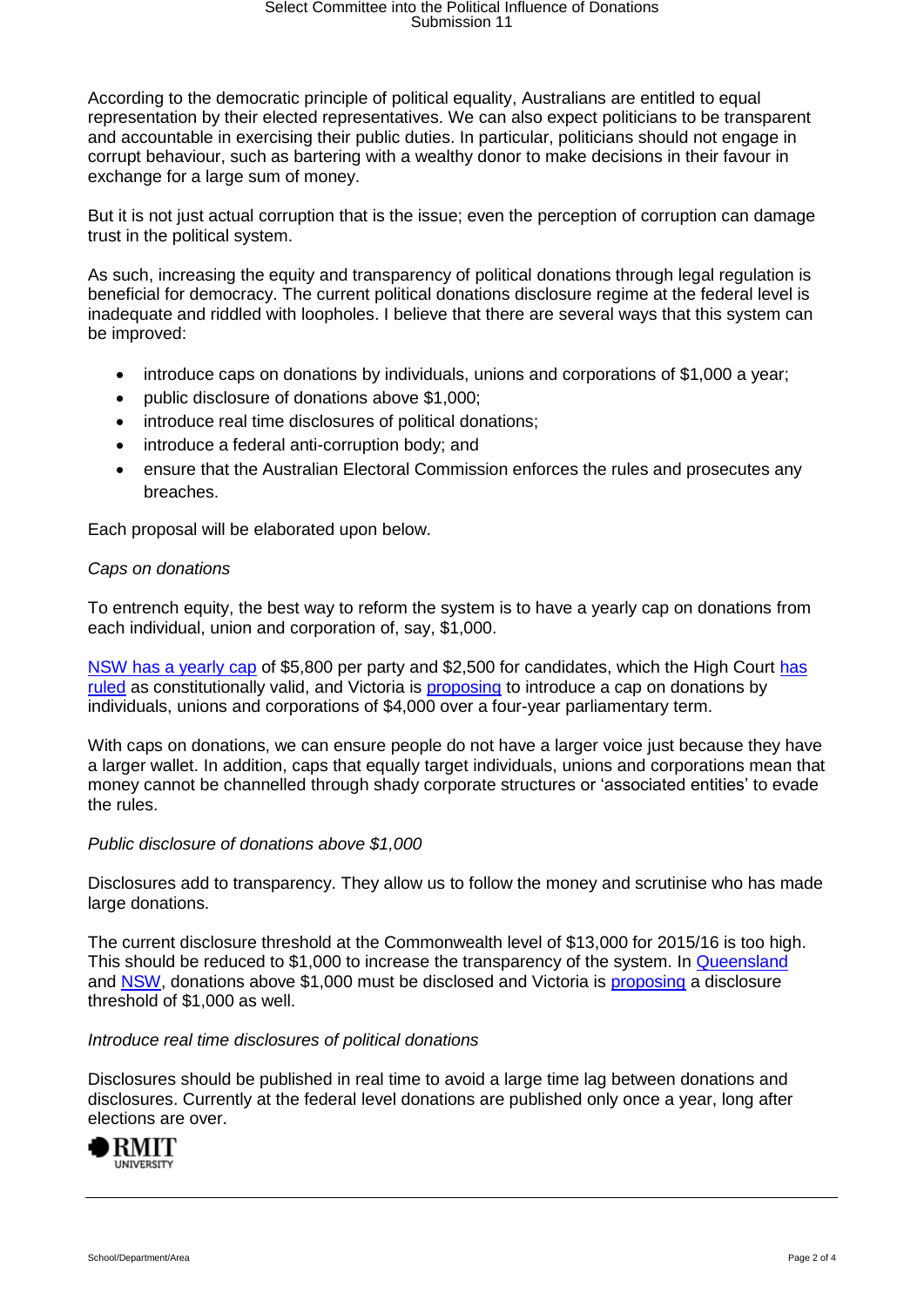Queensland has implemented real-time disclosures of political donations through an [electronic](https://disclosures.ecq.qld.gov.au/)  [disclosure system](https://disclosures.ecq.qld.gov.au/) and Victoria is [proposing](https://theconversation.com/victoria-gets-serious-on-its-political-donations-rules-now-its-the-federal-governments-turn-84265) to introduce real-time disclosures as well.

Real-time disclosures will increase the transparency of the system.

### *Introduce a federal anti-corruption body*

To uncover and investigate allegations of corruption, a federal anti-corruption body modelled on NSW's Independent Commission Against Corruption should be introduced. In this way, any illegal donations can be thoroughly investigated. All States have anti-corruption bodies, and the federal government is lagging behind in this crucial area.

*Ensure that the Australian Electoral Commission enforces the rules and prosecutes any breaches of the rules*

Having an elaborate set of rules is insufficient. This must be coupled with effective enforcement by the Australian Electoral Commission.

For example, the New South Wales Electoral Commission penalised the state Liberal Party for breaching electoral rules. The party used the Free Enterprise Foundation to [disguise donations](http://www.abc.net.au/news/2016-03-24/nsw-liberal-party-disguised-political-donations-free-enterprise/7272446) from donors banned in the state, such as property developers. Thus, the commission [withheld \\$4.4 million in public funding](http://www.abc.net.au/news/2016-05-23/electoral-comm-defends-decision-to-withdraw-funding-from-libs/7435900) from the party.

Thus, it is incumbent on the Australian Electoral Commission to vigilantly monitor compliance with the rules and prosecute any breaches.

## **Item (e): any other related matters**

## *Constitutional issues regarding banning foreign political donations*

The Joint Standing Committee on Electoral Matters has [recommended](http://parlinfo.aph.gov.au/parlInfo/download/committees/reportjnt/024053/toc_pdf/Secondinterimreportontheinquiryintotheconductofthe2016federalelectionForeignDonations.pdf;fileType=application%2Fpdf) that foreign citizens and entities be banned from making political donations to political parties, associated entities (such as trade unions and dedicated fundraising bodies) and third parties (such as GetUp! and various other campaign groups).

However, the proposed ban on foreign political donations may face constitutional issues due to the freedom of political communication embedded in the Australian *Constitution*. The ban on foreign political donations must be a proportionate response to justify limiting the freedom of political communication.

The High Court has previously permitted laws that banned donations from a certain class of people. In *[McCloy v New South Wales](http://www.austlii.edu.au/au/cases/cth/HCA/2015/34.html)*, the court upheld a New South Wales scheme that banned donations from property developers due to the history of corruption in the state. This means it is possible to ban donations from a certain group, such as foreigners, where there is evidence of a serious risk of corruption.

However, in *McCloy*, there was evidence of corruption implicating property developers borne out in [several reports](https://www.icac.nsw.gov.au/investigations/past-investigations/investigationdetail/220) by the NSW Independent Commission Against Corruption. It is unclear whether it can be proven there has been corruption in Australia due to foreign donations.